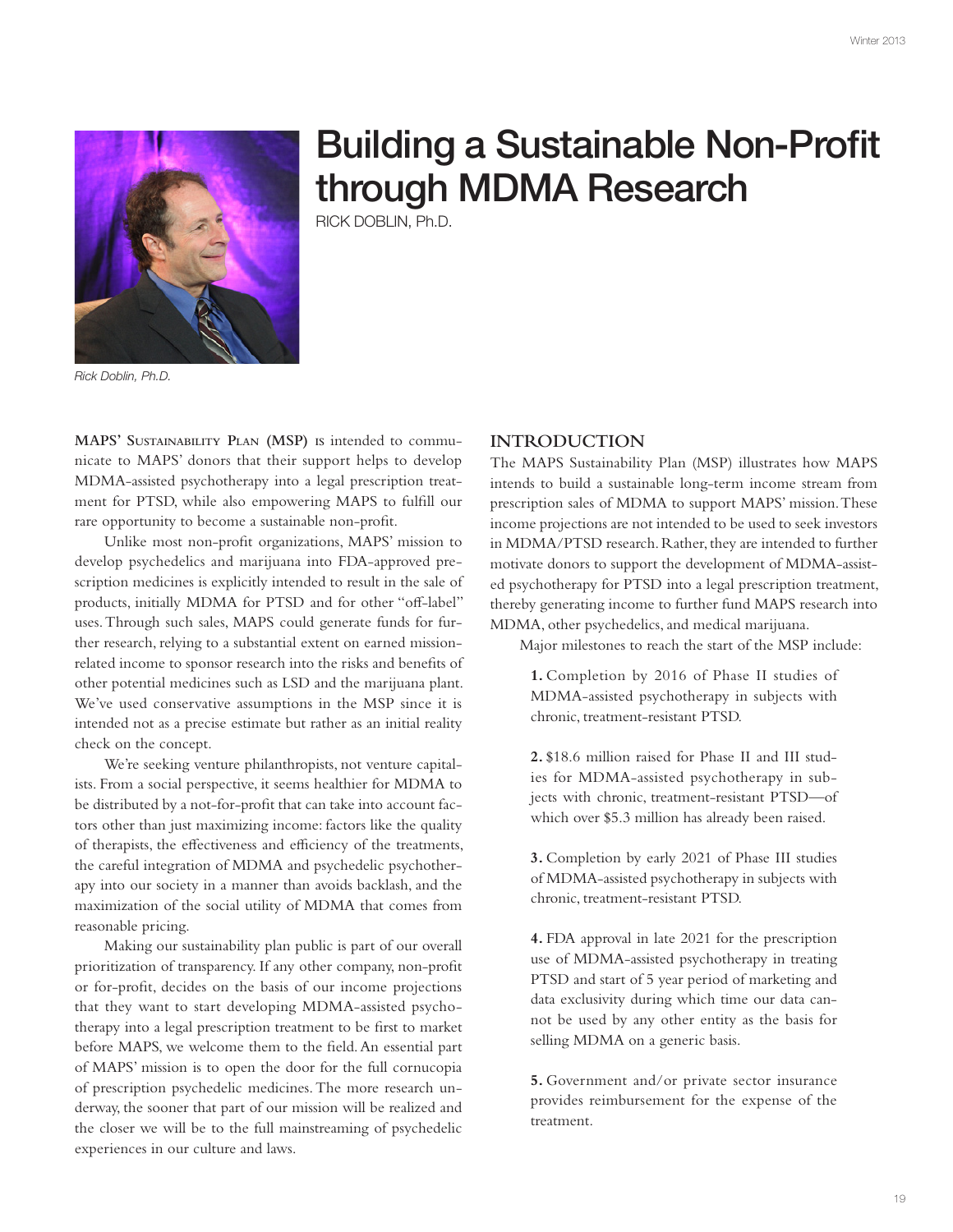## **OVERALL RESULTS**

Key variables include annual number of prescribers, annual number of patients treated, sales price of MDMA, and production costs of MDMA. The MSP is based on conservative estimates and is projected to generate net income of \$9.2M per annum at the end of the five year data exclusivity period. Due to the one year or more processing time required by FDA to approve a generic medication, it is likely that the MSP will generate additional net income of \$11.2M at the end of the sixth year of operation. In total, the cumulative net income from the project is projected to be \$23.4M over five years and \$34.7M over six years. At the end of that time, new competitive factors are likely to emerge in the form of generic competition. Starting in year 7, competitive pressures are projected to reduce pricing by 50% going forward. The following table summarizes the projected proceeds from the MSP over a 10-year period.

# **REVENUE DRIVERS**

# MARKET SIZE

PTSD Patients: The National Comorbidity Survey Replication (NCS-R), conducted between 2001–2003, estimated that current past year PTSD prevalence from all causes was 3.5% among adults over 18, who comprise 76.5% of the population in 2012 according to the US Census. Assuming a population of 300 million, there are 7.91 million people every year with

PTSD to some degree. If MAPS were to solely focus on PTSD caused by Combat and Cancer treatment, by way of illustration but which we are not going to do, after 5 years we would serve 27,000 or 3.5% of the total Combat and Cancer-related PTSD market. The table below shows the current PTSD market data for these segments and the anticipated growth of MDMA-assisted psychotherapy treatment expected over a 10 year period. This part of the MSP is using conservative estimates for therapists trained and patients treated. There will also be prescription sales to treat patients with PTSD from other causes and off-label prescription to other patient groups which we are not estimating.

Therapists: The primary constraint on serving a larger proportion of the market is MAPS' ability to train qualified psychiatrists and psychotherapists in administration of the protocol. There are an estimated 50,000 psychiatrists and 93,000 psychotherapists, (total 143,000) currently practicing in the United States alone. The VA has already trained over 6,000 of its therapists in evidence-based psychotherapies for PTSD. MAPS is projecting that it will train 300 net new therapy providers each year accounting for a 5% attrition rate. This will result in a total of 1,500 therapy providers at the end of 5 years or 3,000 trained MDMA therapists at the end of 10 years. The following table shows the estimated number of practicing therapists and the percentage of primary trained therapists in MDMA-assisted

| Net Profit (\$1,000's)       | 2022  | 2023  | 2024  | 2025   | 2026   | 2027   | 2028   | 2029   | 2030   | 2031   |
|------------------------------|-------|-------|-------|--------|--------|--------|--------|--------|--------|--------|
| Income                       | 4,283 | 6.428 | 9.723 | 13.019 | 16.314 | 19.676 | 12,306 | 13,982 | 15.657 | 17,332 |
| <b>Expenses</b>              | 3,148 | 4.129 | 5,097 | 6,510  | 7.021  | 8,383  | 9,227  | 10.227 | 10.493 | 11,394 |
| Net Profit                   | .134  | 2,299 | 4.627 | 6,508  | 9,293  | 11.293 | 3.079  | 3.755  | 5.164  | 5,938  |
| <b>Cumulative Net Profit</b> | 1.134 | 3,433 | 8,060 | 14,568 | 23,861 | 35.154 | 38.234 | 41,988 | 47,152 | 53,090 |

| <b>PTSD Market Data</b><br>(in .000's)       | 2022  | 2023  | 2024  | 2025  | 2026  | 2027  | 2028  | 2029  | 2030  | 2031    |
|----------------------------------------------|-------|-------|-------|-------|-------|-------|-------|-------|-------|---------|
| Est. PTSD Market Size<br>(non Combat/Cancer) | 7.096 | 7.160 | 7.169 | 7.176 | 7.183 | 7.190 | 7.196 | 7,202 | 7,207 | 7,211   |
| PTSD (Combat)                                | 260   | 247   | 235   | 223   | 212   | 201   | 191   | 182   | 172   | 164     |
| PTSD (Cancer)                                | 554   | 558   | 562   | 566   | 570   | 574   | 578   | 582   | 586   | 590     |
| <b>Total Market Size</b>                     | 7.910 | 7.965 | 7,965 | 7,965 | 7,965 | 7,965 | 7,965 | 7,965 | 7,965 | 7,965   |
| <b>Total Patients</b><br>Treated             | 5.40  | 10.80 | 16.20 | 21.60 | 27.00 | 32.40 | 37.80 | 43.20 | 48.60 | 54.00   |
| % of Market                                  | 0.1%  | 0.1%  | 0.2%  | 0.3%  | 0.3%  | 0.4%  | 0.5%  | 0.5%  | 0.6%  | $0.7\%$ |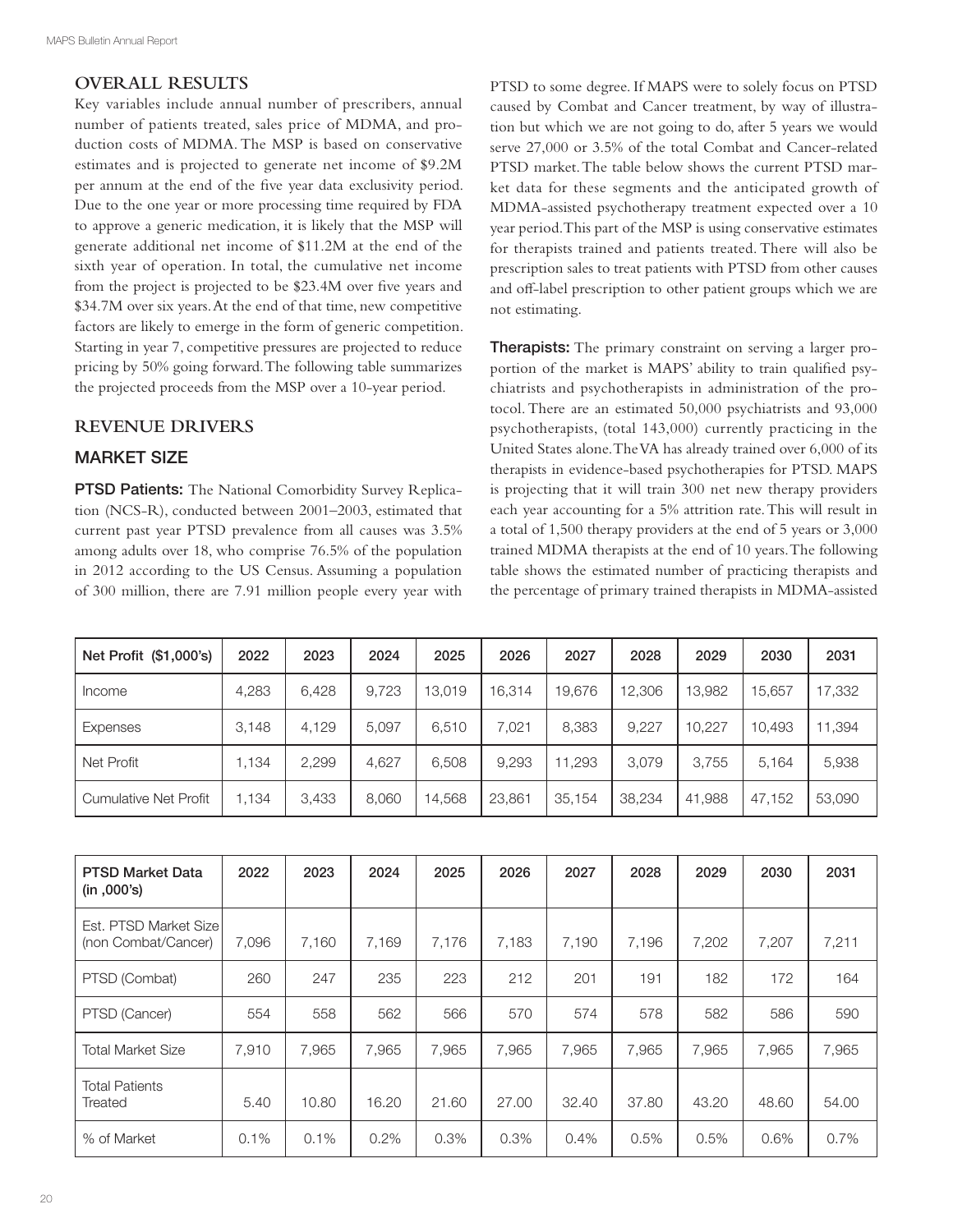psychotherapy over a 10 year horizon. In addition to the primary therapists, we also estimate that we'll train 75 co-therapists per year in MDMA-assisted psychotherapy. These co-therapists assist the primary therapists in treatment but do not themselves offer MDMA-assisted psychotherapy on a stand-alone basis. Other co-therapists will be selected and trained by the primary therapists and could include nurses, social workers, students and interns. Some of these other co-therapists themselves will eventually become trained by MAPS in order to become primary therapists with approval to prescribe.

These estimates of numbers of therapists able to prescribe MDMA post-approval do not include any therapists trained to prescribe as a result of possible FDA approval of Expanded Access. FDA's program of Expanded Access is for drugs that treat serious and life-threatening illnesses in patients who are treatment-resistant to currently available therapies, criteria that MDMA-assisted psychotherapy for subjects with chronic, treatment-resistant PTSD can reasonably meet. Should it be granted, patients can pay the costs of receiving treatment outside of our Phase 3 studies but MAPS cannot make a profit and cannot slow down our Phase 3 studies. We will be applying for Expanded Access at our End-of-Phase 2 meeting sometime in 2016. If Expanded Access is granted, we'd be able to start training therapists to provide therapy at cost for 5 years while simultaneously conducting our Phase 3 studies. Once FDA approval is granted for prescription use, we'd be starting with a group of therapists with the training to prescribe MDMA that is well over 300 people, the estimate we're using in this MSP of the number of therapists that can treat patients in the first year that MDMA is an approved prescription medicine.

Revenue Sources: The MSP assumes two revenue sources the sale of MDMA to licensed practitioners and training in the administration of MDMA therapy. Both revenue streams are highly dependent on the number of trained practitioners providing MDMA-assisted psychotherapy. The primary source of revenue is the recurring sale of MDMA to licensed practitioners. Training is assumed to be a one-time source of revenue from therapists at this time—yet as time passes and new techniques are developed additional types of trainings may be added. Estimated revenues for both sources are displayed in the table below. A third revenue source will come from MAPS owning and operating a network of treatment clinics to set the standard of care in the field. We've not yet modeled this revenue source due to the complexity of the analysis but will do so before the end of 2014.

MDMA Sales: As noted, the primary source of income is the sale of MDMA by MAPS to therapy providers. The incremental quantity of MDMA sold is related to the average dose per session, average number of MDMA-assisted therapy sessions per patient treated, and of course the actual price of the drug itself.

| <b>Practicing Therapists</b>                               | 2022    | 2023    | 2024    | 2025    | 2026    | 2027    | 2028    | 2029    | 2030    | 2031    |
|------------------------------------------------------------|---------|---------|---------|---------|---------|---------|---------|---------|---------|---------|
| <b>US Based</b><br>Psychiatrists<br>& Psychotherapists     | 143,000 | 143,000 | 143,000 | 143,000 | 143,000 | 143,000 | 143,000 | 143,000 | 143,000 | 143,000 |
| <b>MDMA</b> Trained<br>Psychiatrists<br>& Psychotherapists | 300     | 600     | 900     | 1,200   | 1,500   | 1,800   | 2,100   | 2,400   | 2,700   | 3,000   |
| % of Practicing<br>Psychiatrists<br>& Psychotherapists     | 0.2%    | 0.4%    | 0.6%    | 0.8%    | 1.0%    | 1.3%    | 1.5%    | 1.7%    | 1.9%    | 2.1%    |
| <b>MDMA</b> Trained<br>Co-Therapists                       | 75      | 150     | 225     | 300     | 375     | 450     | 525     | 600     | 675     | 750     |

| Revenues           | 2022  | 2023  | 2024  | 2025   | 2026   | 2027   | 2028   | 2029   | 2030   | 2031   |
|--------------------|-------|-------|-------|--------|--------|--------|--------|--------|--------|--------|
| <b>Drug Sales</b>  | 2,970 | 4.995 | 8,235 | 11.475 | 14,715 | 18,023 | 10,598 | 12,218 | 13,838 | 15,458 |
| Training           | ,313  | ,433  | .488  | .544   | .599   | .654   | .709   | .764   | 1.819  | ,874   |
| <b>Total Sales</b> | 4,283 | 6.428 | 9,723 | 13,019 | 16.314 | 19.676 | 12,306 | 13,982 | 15,657 | 17,332 |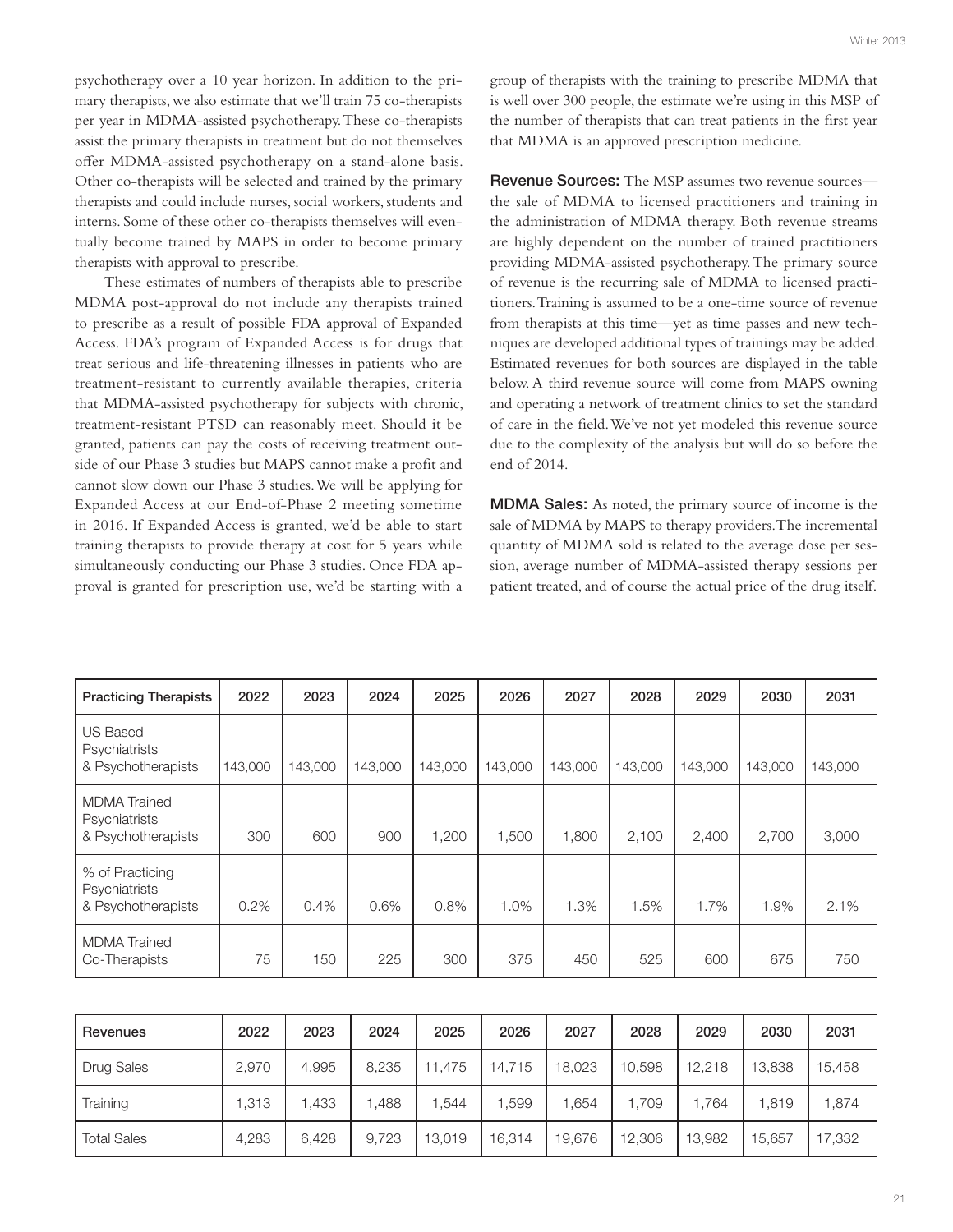For an individual patient, the MDMA-assisted therapeutic protocol assumes that each session will have an initial dose of 125 mg as well as a supplemental dose of 62.5 mg administered 1 ½ to 2 ½ hours after the initial dose. The protocol further assumes that patients will, on average, have 3 MDMA-assisted therapeutic sessions in total. Finally, the price of the MDMA per session is currently estimated to be \$150 per session (initial dose plus supplemental dose). A review of historical drug pricing indicates that MAPS is likely to have significant upward flexibility in its pricing strategy should it choose to exercise that option since the cost of MDMA is only a small fraction of the cost of the therapists.

The total amount of MDMA sold will be dependent on the total number of therapy providers offering treatment as well as the number of patients they can see over the course of any given year. As previously mentioned, it is assumed that the number of therapy providers will grow to a total of 1,500 over 5 years. It is also assumed that we'll train 75 co-therapists per year who will pair with other trained therapists. The remaining 225 therapy providers trained per year without a co-therapist who has also been trained by MAPS will each select an intern/ student as a co-therapist who has not yet gone through the training. Some of these intern/students will eventually become trained by MAPS to be lead therapists, such that there would be 1500 co-therapist teams at 5 years and 3000 teams at 10 years. This is another conservative assumption since many therapists may choose to work alone rather than in pairs, though our model is a male/female co-therapist team.

Each co-therapist team will treat an average of 18 patients per year or 6 patients at any given time. With each patient receiving three MDMA-assisted therapeutic sessions per treatment plan, MAPS total revenue per therapist team per year will average \$8,100 at an average price of \$150/session. At the end of five years, it is estimated that MDMA sales will total \$14.7M/ annum. At the end of 6 years, that will amount to \$18 million. We estimate that the data exclusivity will in practice last 6 years since generic manufacturers cannot file for approval for generic sales until the five year data exclusivity period is over and FDA review and processing time is about 12–18 months.

Therapist Training & Credentialing: As part of the treatment process, therapists are required to undergo a 10 day intensive training program which will culminate with a MAPS MDMA-assisted psychotherapy credential required for prescribing authority. The price of this training is anticipated to be \$3,500 and MAPS estimates that it will train approximately 300 new primary therapists per year and 75 co-therapists as well as replace exiting therapists (estimated at 5% churn/annum). The total revenue derived from therapist trainings is estimated to be roughly \$1.3M in the first year rising to \$1.52M in the fifth year. The increase in revenue is driven by the rate of churn—i.e. therapist attrition rate. As a proportion of total revenue, trainings represent just under 8% of total revenue by the 5th year of operations. The table below shows training-derived revenue over the forecast period.

Therapist Income (Non-MAPS Revenue): Based on a treatment protocol of no more than 6 patients at any given time, the 15 week protocol requires therapists to put in an average work week of just less than 15 hours per week. The amount of time required varies depending on the stage that the patient group is at and can run as high as 21 hours/week. For reference purposes, an actual MDMA-assisted therapeutic protocol has a duration of 39 hours and includes 3 eight hour MDMA

| <b>Therapist Training</b><br>Revenue (\$,000's) | 2022  | 2023 | 2024 | 2025 | 2026 | 2027 | 2028 | 2029 | 2030  | 2031 |
|-------------------------------------------------|-------|------|------|------|------|------|------|------|-------|------|
| <b>Therapist Training</b><br>Revenue            | 1.313 | .365 | .418 | .470 | .523 | .575 | .628 | .680 | 1.733 | .785 |

| Expenses              | 2022  | 2023  | 2024  | 2025  | 2026  | 2027  | 2028  | 2029   | 2030   | 2031   |
|-----------------------|-------|-------|-------|-------|-------|-------|-------|--------|--------|--------|
| Drug Costs            | 1.075 | 1.541 | 2,165 | 3.015 | 3,295 | 4,032 | 4,737 | 5,457  | 5,267  | 5,879  |
| <b>Training Costs</b> | 518   | 645   | 669   | 694   | 718   | 743   | 767   | 791    | 816    | 840    |
| Marketing             | 150   | 300   | 450   | 600   | 750   | 900   | 1.050 | .200   | 1,350  | 1,500  |
| Admin                 | 1.405 | 1.643 | 1,812 | 2,202 | 2,258 | 2,709 | 2,673 | 2,779  | 3,060  | 3,176  |
| <b>Total Expenses</b> | 3.148 | 4,129 | 5,097 | 6,510 | 7.021 | 8,383 | 9,227 | 10,227 | 10,493 | 11,394 |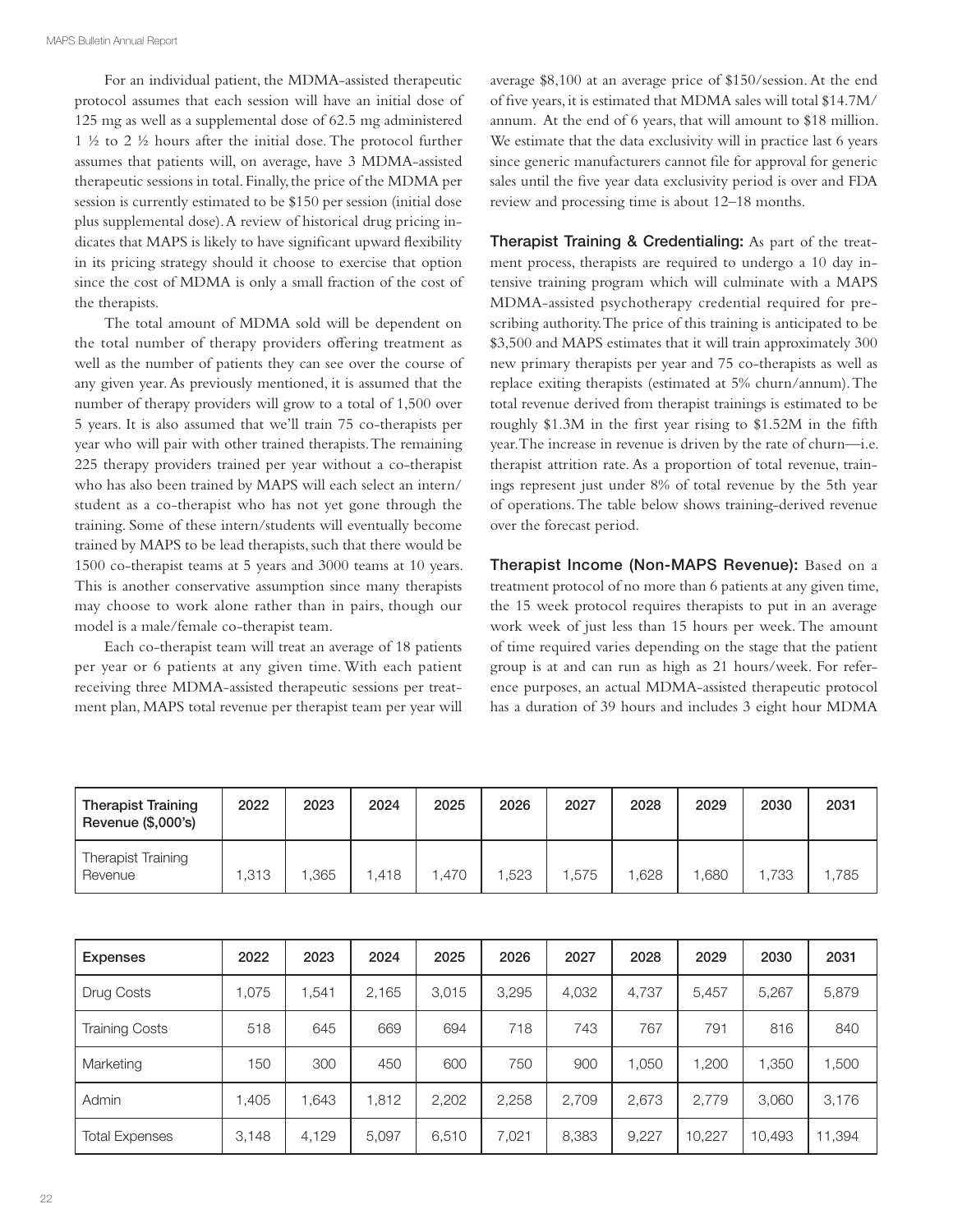-assisted psychotherapy sessions three to five weeks apart along with about 12 non-drug psychotherapy sessions for preparation and integration, each lasting between 60-90 minutes. With an assumed average reimbursement rate of \$200/hour/therapy team, total therapist revenue is estimated at \$7,800/patient. This creates an average income stream of \$140,000/therapist team per year. MAPS believes this will be highly competitive from a remuneration perspective.

It is also anticipated that government and private insurance providers will react favorably to this treatment protocol as it represents a significant cost reduction compared with PTSD disability payments. For example, the average annual cost to the VA for a veteran receiving disability payments for PTSD is \$20,000 per year. In 2012, there were an estimated 275,000 vets receiving disability payments for a total of \$5.5 billion per year in PTSD disability payments, with this number increasing every year.

#### **EXPENSE DRIVERS**

The MSP plan expenses are loosely divided into four groups: Drug Costs, Training Costs, Marketing Costs, and Administrative Costs. Total annual expenses are projected to grow to \$6.5M at the end of 5 years. The cost of manufacturing, encapsulating, and distributing the MDMA to licensed therapists is the largest cost center (\$3.3M). Administrative costs (\$2.3M) are the second largest cost center. The need for highly trained personnel to oversee and grow the operation from day one comprises the bulk of these costs. After that, Training (\$.7M) and Marketing (\$.2M) make up the balance of the expenditures.

Drug Costs: Drug costs consist of GMP certified manufacture of MDMA, encapsulation, and distribution costs. The total cost per kilogram in the first year of operations is estimated at \$289,601 or \$54.30 per dose. These costs are subject to economies of scale even in the first year as the estimated end to end cost for a single kilogram is actually \$340,000 or \$63.75/dose.

| <b>MDMA Costs</b>                     | 2022    | 2023    | 2024    | 2025    | 2026    | 2027    | 2028    | 2029    | 2030    | 2031    |
|---------------------------------------|---------|---------|---------|---------|---------|---------|---------|---------|---------|---------|
| Kilograms Sold                        | 3.71    | 4.07    | 8.12    | 12.17   | 16.22   | 20.27   | 24.32   | 28.37   | 32.42   | 36.47   |
| <b>Production Cost</b><br>(per kg)    | 178,500 | 151.725 | 128.966 | 128,966 | 109.621 | 109.621 | 109.621 | 109.621 | 93.178  | 93,178  |
| <b>Encapsulation Cost</b><br>(per kg) | 106.250 | 90.313  | 76.766  | 76.766  | 65.251  | 65.251  | 65.251  | 65.251  | 55.463  | 55,463  |
| Shipping                              | 4.851   | 4.803   | 4.614   | 4,432   | 4.257   | 4.090   | 3.928   | 3.774   | 3,625   | 3,482   |
| Total Cost (per kg)                   | 289,601 | 246.840 | 210.346 | 210.164 | 179.129 | 178.962 | 178,800 | 178,646 | 152.266 | 152,123 |
| Cost/Dose                             | 54.30   | 46.28   | 39.44   | 39.41   | 33.59   | 33.56   | 33.53   | 33.50   | 28.55   | 28.52   |

| Admin Costs (\$,000's)               | 2022  | 2023  | 2024  | 2025  | 2026  | 2027  | 2028  | 2029  | 2030  | 2031  |
|--------------------------------------|-------|-------|-------|-------|-------|-------|-------|-------|-------|-------|
| <b>Total Payroll &amp; Benefits</b>  | 1,108 | 1,313 | 1,380 | 1,645 | 1,706 | 1,971 | 2,105 | 2,167 | 2,391 | 2,459 |
| Communications<br>(Phones, Internet) | 32    | 48    | 73    | 98    | 122   | 148   | 92    | 105   | 117   | 130   |
| Occupancy                            | 53    | 63    | 70    | 84    | 88    | 102   | 109   | 112   | 123   | 130   |
| Office Equipment<br>& Supplies       | 81    | 38    | 53    | 83    | 77    | 83    | 79    | 77    | 81    | 79    |
| Travel &<br>Entertainment            | 54    | 80    | 122   | 163   | 204   | 246   | 154   | 175   | 196   | 217   |
| Other Admin                          | 16    | 24    | 36    | 49    | 61    | 74    | 46    | 52    | 59    | 65    |
| <b>Total Admin Costs</b>             | 1,344 | 1,566 | 1,733 | 2,121 | 2,258 | 2,622 | 2,585 | 2,688 | 2,966 | 3,079 |